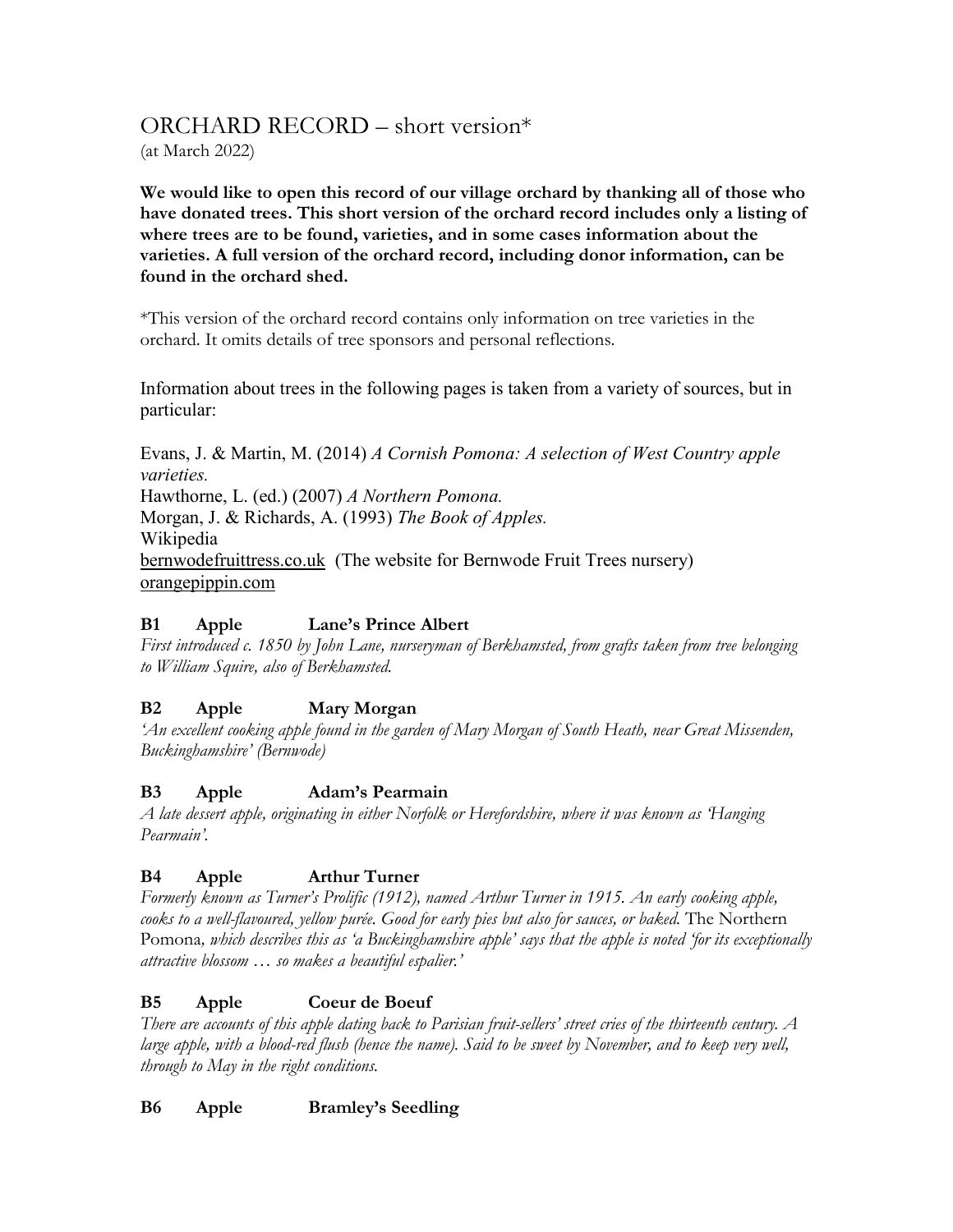*Raised 1809-1813 by Miss Mary Anne Brailsford in her garden in Church St, Southwell, Notts. The house passed into the ownership of a Mr Bramley, a local butcher. His tree was admired by nurseryman H. Merryweather, who introduced it in 1865. H.V. Taylor, in* The Apples of England *describes this familiar apple as: 'The finest of all culinary apples in England, the most planted, the heaviest cropper, the best cooker, and the easiest to sell.'*

#### **B7 Apple Bramley's Seedling**

*See B6*

#### **B8 Pear Swan's Egg**

*'Swan's Egg was a popular pear 50 years ago for market, as the tree is hardy, bears well and the fruit is good, but rather small' (Reverend Bartrum, 1902)*

#### **B9 Apple Kidd's Orange Red**

*Originally raised in New Zealand in the early twentieth century by James Hutton Kidd. Said to be a late ripener (mid-October)*

#### **B10**

## **B11 Apple Katy**

*First raised in Sweden in 1947, introduced in Kent in 1966. An excellent dessert apple and very good for juicing.*

#### **B12 Apple James Grieve**

*Said to be an exceptionally tasty apple that would possibly be more widely available were it not for the fact that it bruises easily.*

**B13 Cherry Merton Glory**

## **C1 Apple Bramley's Seedling**

*See B6*

## **C2 Apple Cox's Orange Pippin**

*Raised by Richard Cox, of Colmbrook Lawn, Slough, Bucks. Believed to have been first introduced by Smales and So, Colnbrook, about 1850. Much interesting information about English apples can be found at orangepippin.com*

## **C3 Apple Cox's Orange Pippin**

*See C2*

## **C4 Apple Worcester Pearmain**

*First known of with a Mr Hale, market gardener of Swan Pool, St Johns, near Worcester. Grafted by nurseryman Richard Smith, c.1873* 

## **C5 Apple Oxford Beauty**

*Raised by F.W. Wastie of Eynsham, nr Oxford. First recorded 1944.*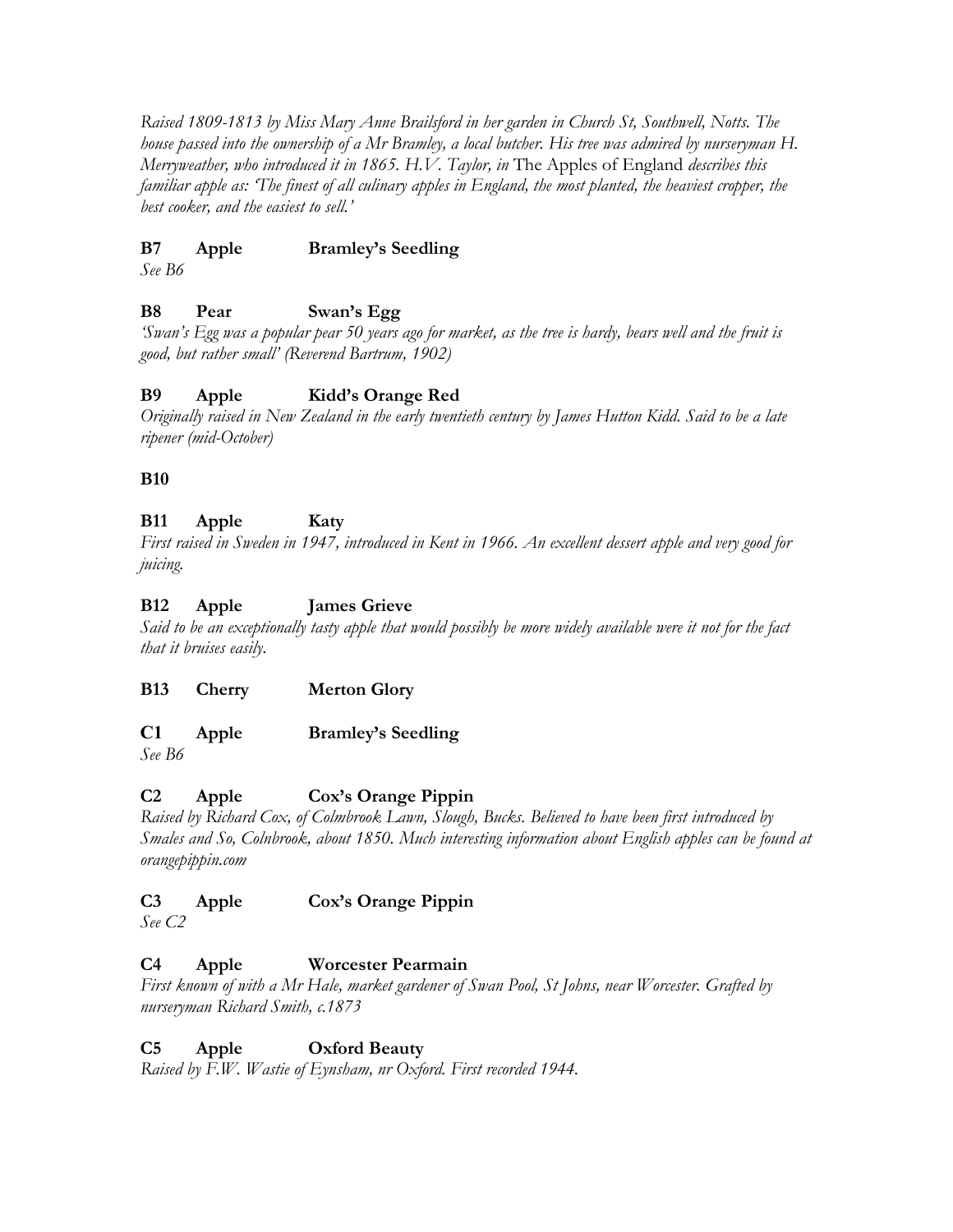#### **C6 Apple Wardrobes House**

#### **C7 Apple Nottingham Pippin**

*Has been known of since c. 1815.*

## **C8 Apple Long Reinette**

*According to Bernwode Fruit Trees this apple was , like the Bazeley (G2) local to The Lee in Buckinghamshire. Both apples were exhibited at the National Apple Congress in 1883. In The Lee the apple was apparently sometimes known as a 'runnit'.*

#### **C9 Apple Golden Russett**

*A very popular old American cultivar, said to originate in New York State.* Donated by Ken & Viv Rhodie

**C10 Apple Red Falstaff**

**C11**

## **C12 Plum Laxton's Cropper**

*The National Fruit Collection (Brogdale) say that this variety was raised by Laxton brothers at Bedford in 1906 and introduced in 1931. Others say that the variety is earlier and dates to the early nineteenth century. There is a theory that it is a cross between Victoria and Aylesbury Prune (see D1). However there is another theory that says parentage as between the Aylesbury Prune and Laxton's Cropper is the other way round. Very confusing!*

## **C13 Cherry May Duke**

*May Duke may be a corruption of Medoc, the French region where it is believed this cherry originates.* 

## **D1 Plum/Gage Aylesbury Prune**

*The Aylesbury Prune was once grown in huge numbers in the Vale of Aylesbury – for example either side of the A41 between Aylesbury and Aston Clinton, and at Edlesborough. The fruit was sent by train to London in round open-topped baskets and was valued for its 'shelf life'. Although there were several orchards still existing in 1968 they have virtually all now (late 2012) disappeared with just an odd old tree here and there. The fruits are oval rather than round. (Peter Knight)* 

**D2 Plum/Gage Oullins Gage**

**D3 Plum/Gage Oullins Gage**

**D4 Plum/Gage Czar**

#### **D5 Damson 'A local damson'**

*This is a sucker from the old and dying tree in the wild piece behind 59, The Green. It may well be a variation of the Aylesbury Prune, BUT the fruit is certainly a different shape from the classic Aylesbury Prune. Wonderful blossom in 2021, out as early as 6 April.*

#### **D6 Plum/Gage Victoria**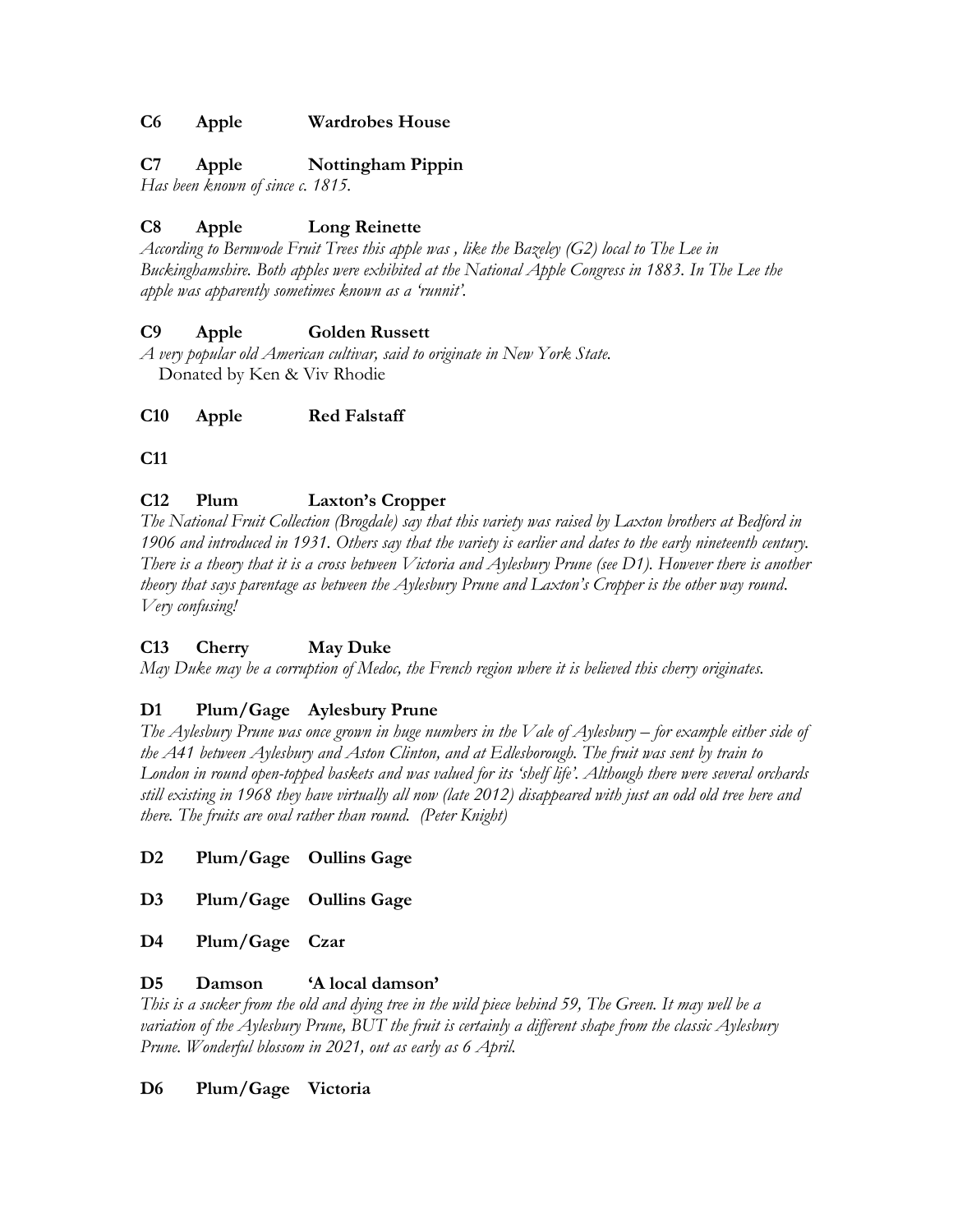#### **D7 Plum/Gage Victoria**

#### **D8 Plum/Gage Warwickshire Drooper**

*The tree in the orchard is most probably a Warwickshire Drooper as it fits the description and came from the Warwickshire/ Leicestershire borders.*

*The 'original' tree was in Harold Knight's garden at Stoney Stanton, Leicestershire. The tree is not a graft and therefore the suckers are 'clones' of the original.*

*A sucker was taken by Denis Knight to Bramley , Surrey and from there one was brought to Aston Abbotts by Peter Knight – a sucker from that tree was taken to the orchard, where, hopefully, it will give pleasure to all who use the orchard.*

- **D9 Plum/Gage Old Greengage**
- **D10 Plum/Gage Victoria**
- **D11 Plum/Gage Old Greengage**

#### **D12 Damson 'Damson local to Leicestershire'**

*This is a first class, heavy-cropping damson with round fruits. As with several older varieties the suckers breed true, making for easy propogation. Originally from the village of Burbage in Leicestershire these damsons came to Aston Abbotts with the Knight family. This is a regular heavy cropper, always healthy and vigorous.*

#### **D13 Cherry Dangler**

*Originated in British Columbia, Canada. The small fruits ripen in late season and are black, with dark red flesh.*

| E1             | Pear | Eyewood                                                                     |
|----------------|------|-----------------------------------------------------------------------------|
| E2             | Pear | Durondeau<br>Juan, Brigitte, Juliette & Pablo Gutierrez<br>Many happy years |
| E <sub>3</sub> | Pear | <b>Beth</b>                                                                 |
| E4             | Pear | Catillac                                                                    |
| E5             | Pear | <b>Red Pear</b>                                                             |
| E <sub>6</sub> | Pear | Williams Bon Chrétien                                                       |
| E7             |      | Clearing                                                                    |
| E8             | Pear | Conference                                                                  |
| E9             | Pear | Eyewood                                                                     |
| E10            | Pear | Warden Pear                                                                 |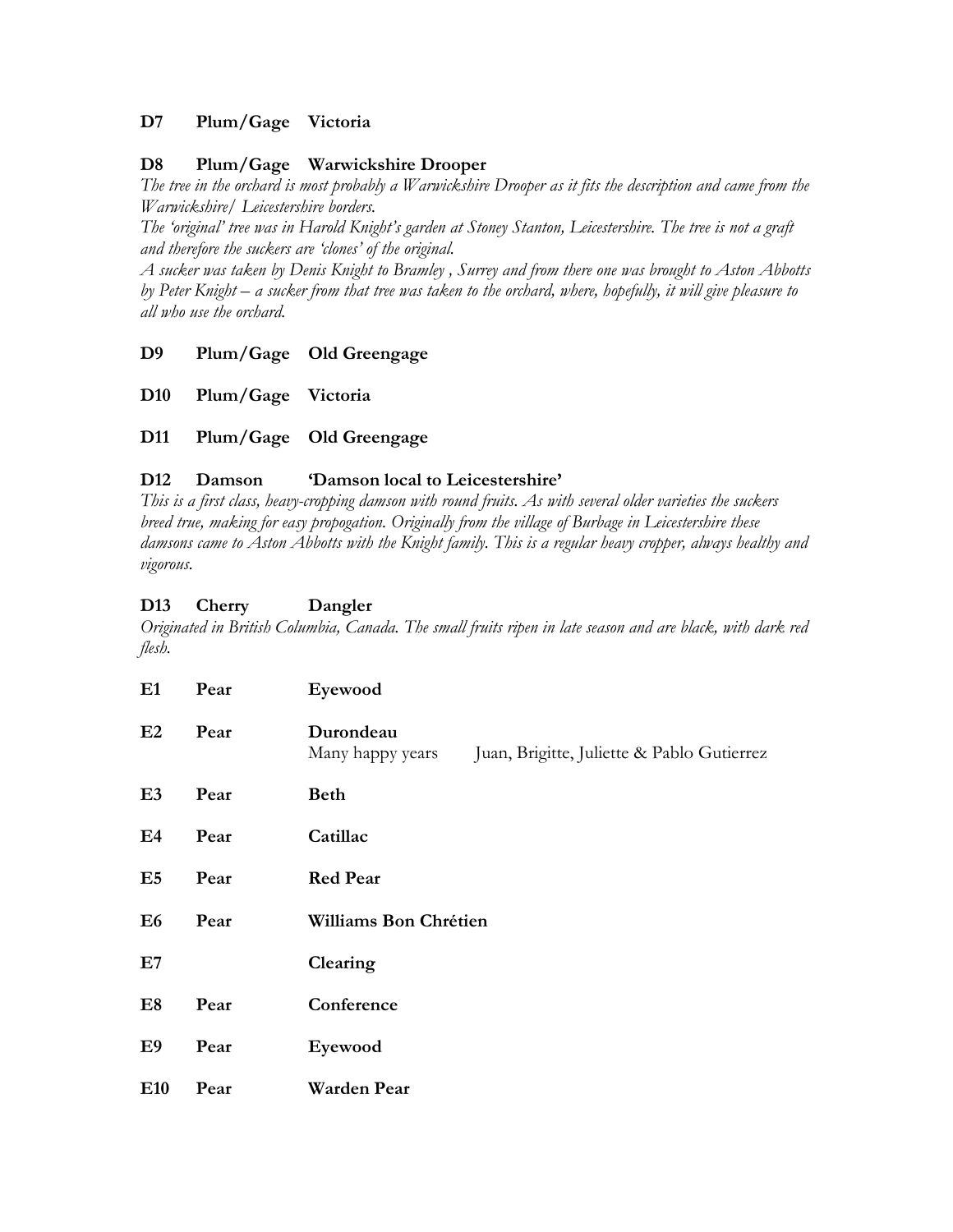*Warden Pie was a favourite dish in Elizabethan times and is named after Old Warden's Cistercian Abbey, where the fruit was first cultivated. It is most famously mentioned in William Shakespeare's* A Winter's Tale *where one of his characters, Clown (son of the adoptive father of Perdita) mentions the fact that the spice saffron was needed to colour his Warden pies. (The spice saffron was widely used in Mediaeval and Elizabethan British cuisine and was prized for the colour it gave to pastries, pies and sauces.)*

## **E11 Pear Blaze**

*Grafted from a tree in the back garden of 2, Church Row, Aston Abbotts. This is an old tree, that the RHS is unable to identify. At least temporarily, therefore, it has been named after a horse owned that grazed in the rickyard of Home Farm, behind the garden where the original flourishes. Blaze the horse died at the age of 44 in 2004. The pear has a wonderful rich flavour. It is best left until the skin turns a russet colour (hence the appropriateness of the name) although by this stage the skin can be quite tough. Experience suggests that this tree can be difficult to raise. The orchard tree started well, but its top snapped off in high wind in Spring 2013.*

## **E12 Pear Norduck Pear**

*Grafted from an old tree in a hedge bordering 'Great Ground' at Norduck Farm. Thought to have been a cider pear.*

- **E13 Cherry Black Heart**
- **F1 Apple Wotton Costard**

**F2 Apple Katy**

## **F3 Plum/Gage Belle de Louvain**

*A culinary plum, introduced by Van Mars of Belgium in 1845.*

- **F4 Apple Api Noir**
- **F5 Plum/Gage Cambridge Gage**

**F6/F7/F8 Clearing**

## **F9 Plum/Gage Old Greengage**

## **F10 Quince Pear-shaped**

*It is said that this is a very old variety that the fruit has a distinctive aroma (in a good way). We look forward to finding out (2021).*

## **F11**

| F12 Quince | Serbian Gold                                                  |
|------------|---------------------------------------------------------------|
| F13 Cherry | <b>Bradbourne Black</b>                                       |
|            | Donated by Alex Radbourne, in memory of Margaret Scott Black. |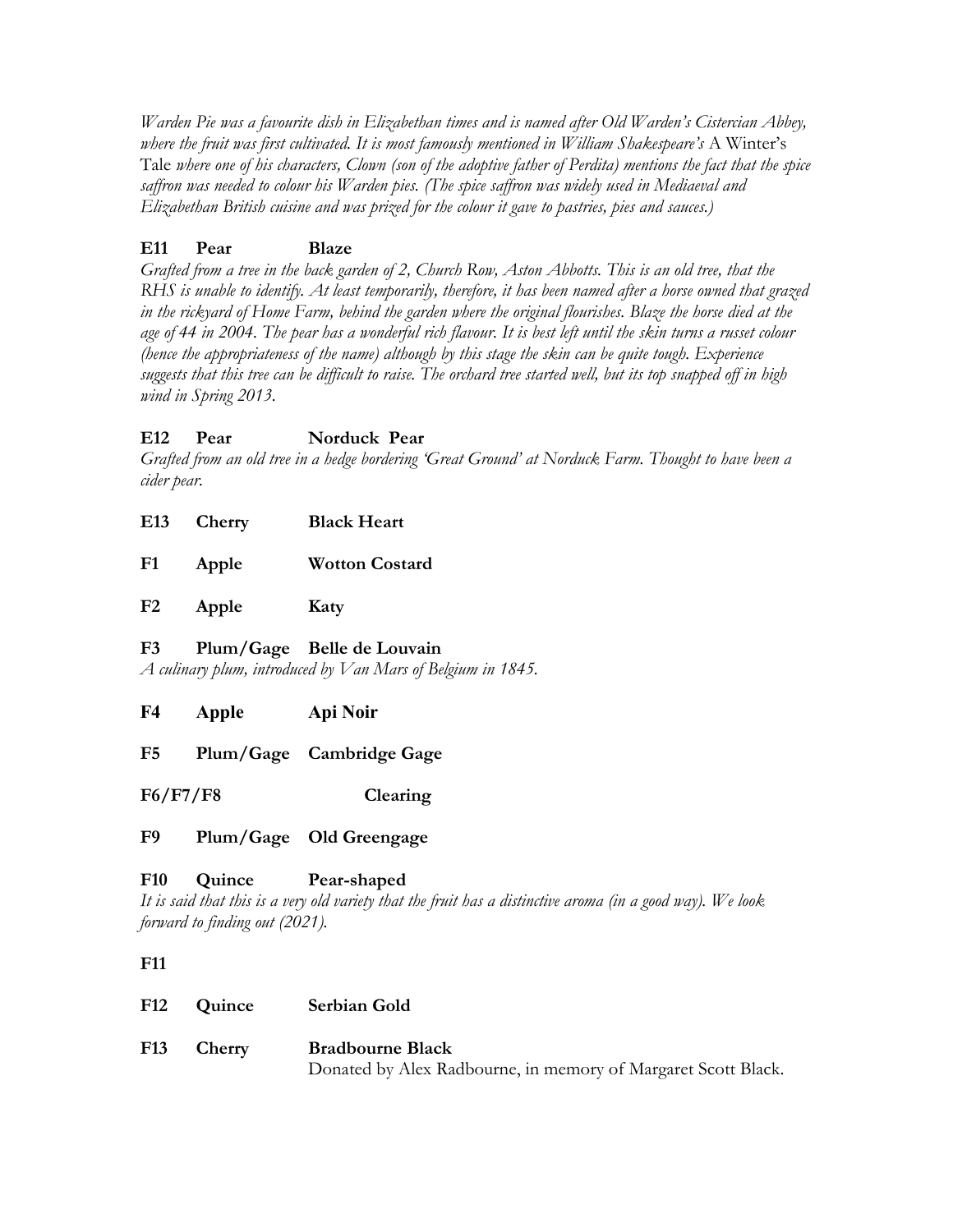## **G1 Plum/Gage Stewkley Red**

*See H1 for details.*

## **G2 Apple Bazeley**

*There is a theory that the name is a corruption of 'Best of the Lee'. The variety was very common around The Lee; this tree 'descends' from one in the garden of the late actor Geoffrey Palmer, who lived locally. See also C8.*

| G3         | Apple           | <b>Brownlees Russet</b>   |
|------------|-----------------|---------------------------|
| G4         | Apple           | Lady's Finger of Hereford |
| G5         |                 | Mulberry Wellington       |
|            | G6/G7/G8        | Clearing                  |
| G9         | Medlar          | Nottingham                |
|            | G10 Quince      | Meeches Prolific          |
| G11        |                 |                           |
| <b>G12</b> | <b>Mulberry</b> | King James (Black)        |
|            | G13 Walnut      | <b>Black</b>              |
|            |                 |                           |

# **CENTRE**

## **H1 Plum/Gage Stewkley Red**

*This plum originated in Stewkley where it grew in a few local gardens. Vic Scott became aware of the variety and was impressed by the flavour of the large red fruits. The tree produces 'true' suckers; that is, it was grown from a stone. Vic brought a specimen to his garden at 11 The Green, Aston Abbotts. The tree flourished, as did any plant under his care, so Vic was able to give young trees away to friends and villagers. Vic also introduced the variety to Bernwode Nurseries, and from their propagation the variety has now spread around the area and is appreciated by many.*

| H2       | Apple           | <b>Violette</b>        |
|----------|-----------------|------------------------|
| H3       | Apple           | <b>Bess Pool</b>       |
| H4       | Apple           | <b>American Mother</b> |
| H5       | <b>Mulberry</b> | Wellington             |
| H6/H7/H8 |                 | Clearing               |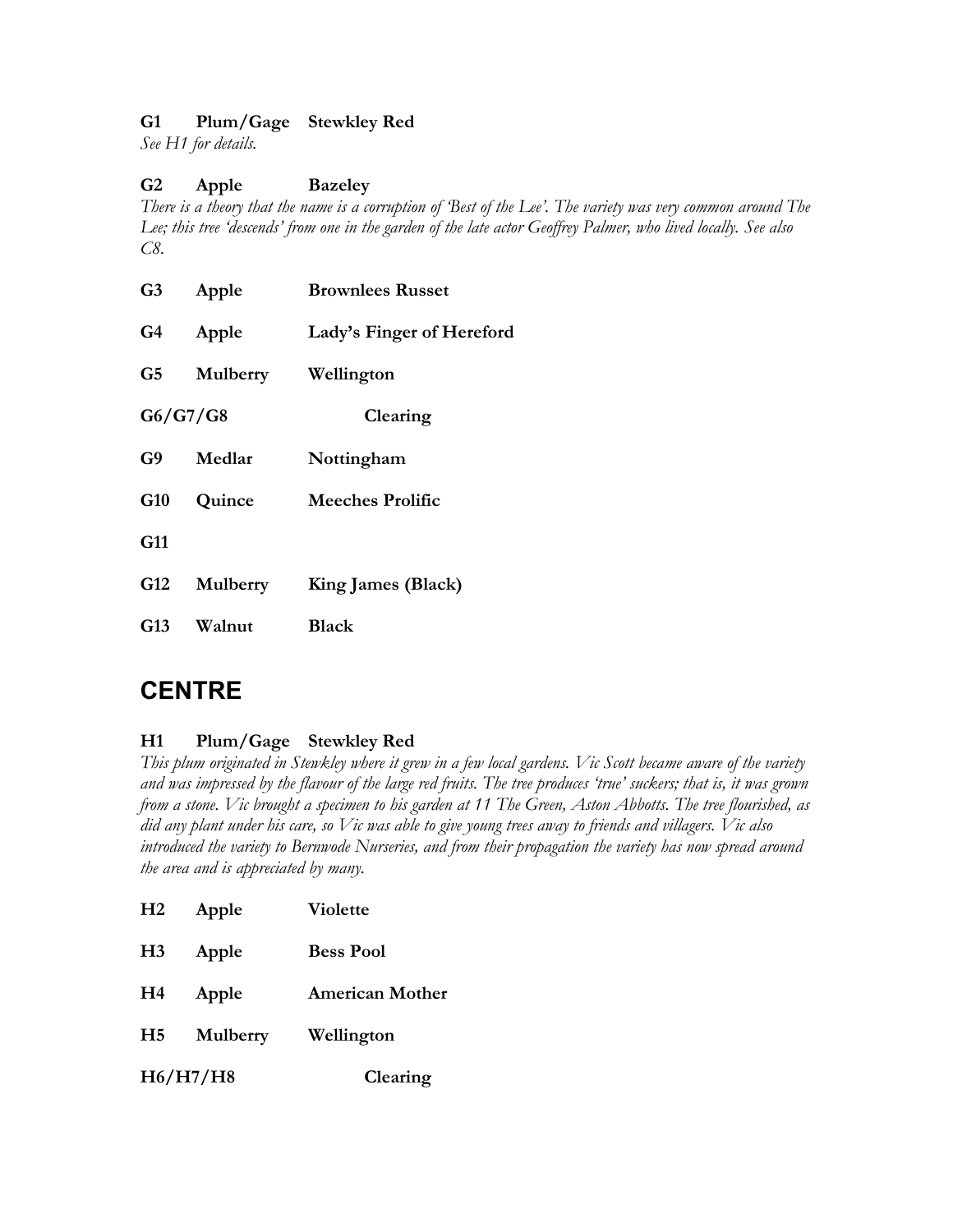| H9              | Medlar                                        | Senlac                    |
|-----------------|-----------------------------------------------|---------------------------|
| <b>H10</b>      | Quince                                        | Champion                  |
| H11             | Fig                                           | <b>Brown Turkey</b>       |
|                 | H <sub>12</sub> Mulberry<br>(See also $G12$ ) | <b>Black Mulberry</b>     |
| H <sub>13</sub> | Walnut                                        | <b>Black</b>              |
| $_{\rm J1}$     | Apple                                         | <b>Bucks Sheep's Nose</b> |

## **J2 Apple Baker's Delicious**

*This tree is said to originate in South Wales, but was first marketed by a Mr Baker of Codsall, near Wolverhampton. Geographically, therefore, it is on nodding terms with K12.*

| J <sub>3</sub> | Apple  | Dog's Snout              |
|----------------|--------|--------------------------|
| J4             | Apple  | <b>Edward VII</b>        |
| J5             |        | Plum/Gage Cambridge Gage |
| J6/J7/J8       |        | Clearing                 |
| J9             |        | Plum/Gage Old Greengage  |
| <b>J10</b>     |        | Plum/Gage Oullins Gage   |
| J11            | Pear   | <b>Beth</b>              |
| J12            | Pear   | Invincible               |
| J13            | Cherry | White Heart 'A'          |
| K1             | Pear   | Glou Morceau             |
| K2             | Pear   | Nouveau Poiteau          |
| K3             | Pear   | <b>English Bergamot</b>  |
| K4             | Pear   | Doyenne de Comice        |
| K5             | Pear   |                          |
| <b>K6</b>      | Pear   | Williams Bon Chrétien    |
|                |        |                          |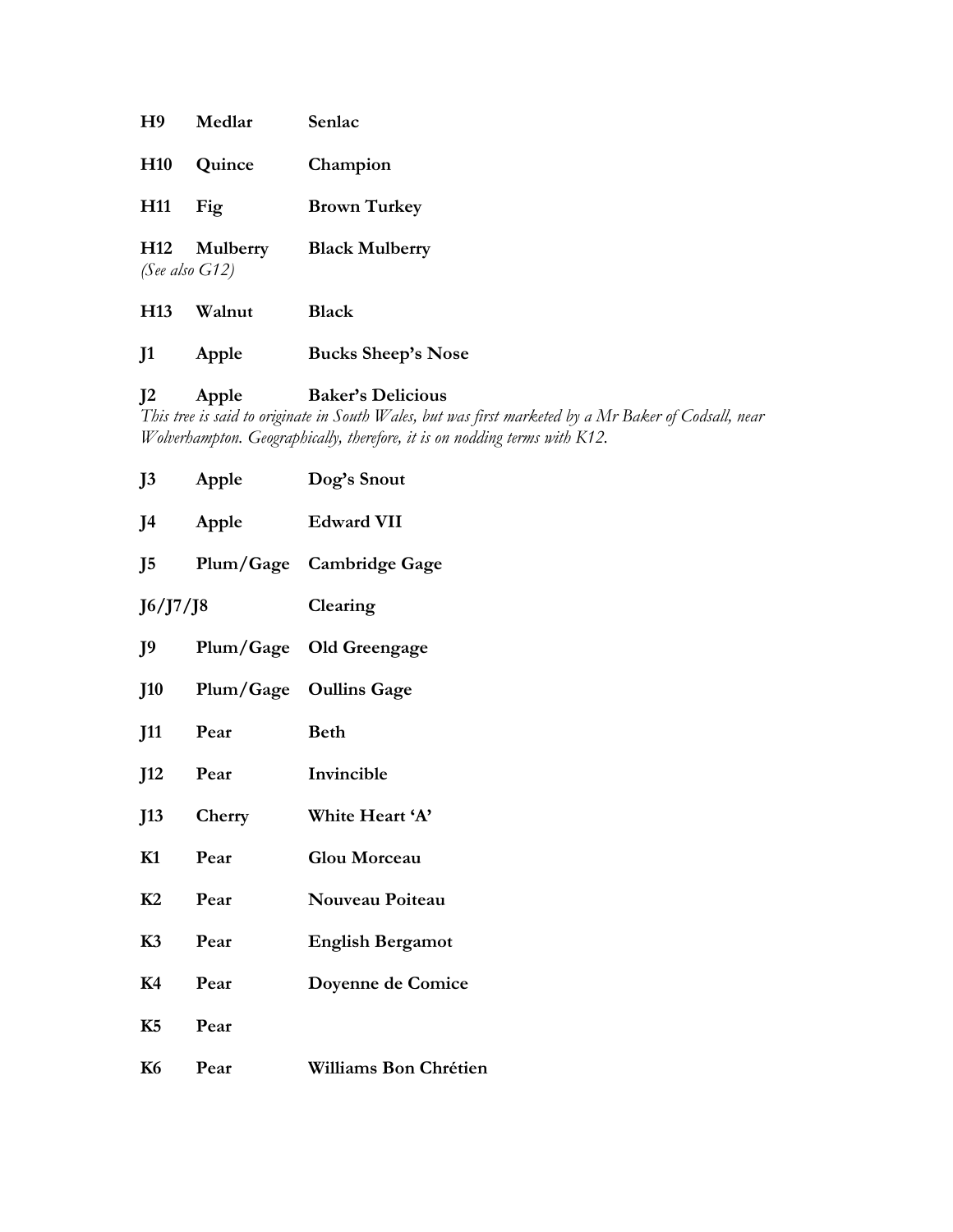| K11             | Pear | <b>Pitmaston Duchess</b>                                 |
|-----------------|------|----------------------------------------------------------|
| K <sub>10</sub> | Pear | Hazel<br>A small juicy dessert pear, discovered in Bucks |
| K <sub>9</sub>  | Pear | Fondante d'Automne                                       |
| <b>K8</b>       | Pear | Conference                                               |
| K7              |      | Clearing                                                 |

## **K12 Pear Tettenhall Dick**

*Tettenhall, previously a separate village, is now within the city of Wolverhampton. It is close to Perton, believed by some to be a derivation from Pear-Town. The pear, once abundant throughout the Black Country, is now the subject of a campaign of reintroduction. It is said to be small and dry, and traditionally used for the making of perry.*

|    | K13 Cherry         | <b>Early Rivers</b>           |
|----|--------------------|-------------------------------|
| L1 |                    | Plum/Gage Old Greengage       |
| L2 |                    | Plum/Gage Oullins Gage        |
| L3 |                    | Plum/Gage Marjorie's Seedling |
| L4 | Plum/Gage Victoria |                               |

## **L5 Plum/Gage Warwickshire Drooper**

*The tree in the orchard is most probably a Warwickshire Drooper as it fits the description and came from the Warwickshire/ Leicestershire borders.*

*The 'original' tree was in Harold Knight's garden at Stoney Stanton, Leicestershire. The tree is not a graft and therefore the suckers are 'clones' of the original.*

*A sucker was taken by Denis Knight to Bramley , Surrey and from there one was brought to Aston Abbotts by Peter Knight – a sucker from that tree was taken to the orchard, where, hopefully, it will give pleasure to all who use the orchard.*

## **L6 Plum/Gage Czar**

*A very early plum of high quality and excellent flavor. The big problem is that it fruits so early there are no other plums about and so it has to bear the brunt of wasp attack on its own. The wasps just love it.*

- **L7 Plum/Gage Victoria**
- **L8 Damson Shropshire Prune**
- **L9 Plum/Gage Victoria**
- **L10 Plum/Gage Old Greengage**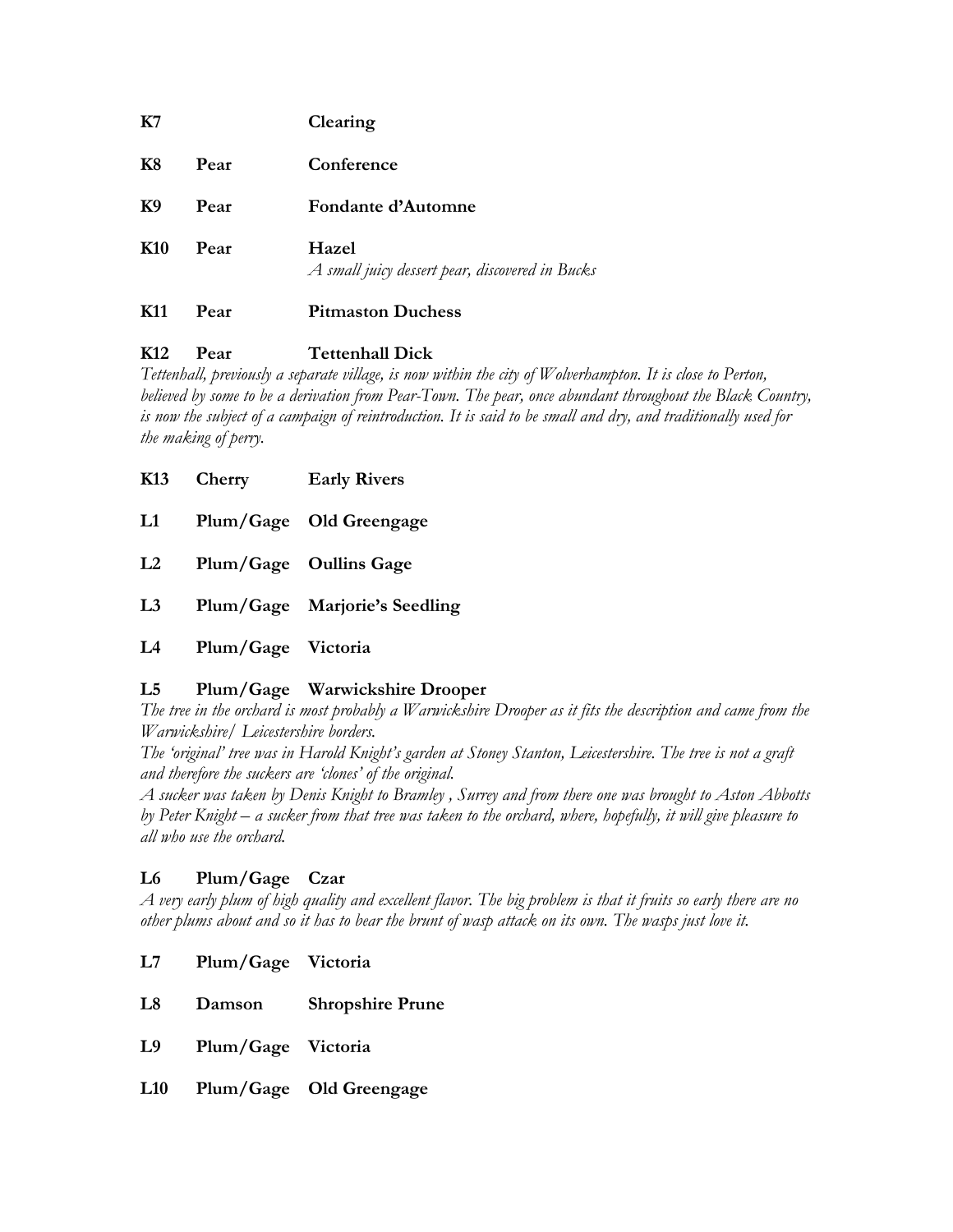## **L11 Plum/Gage Stewkley Red**

#### **L12 Plum/Gage Rivers Early Transparent**

*This was bought and planted by us as an Early Rivers plum (also known as Rivers Early, sometimes Early Rivers Prolific or Rivers Early Prolific, owing to its reputation for heavy cropping). However, all the catalogue descriptions of the Early Rivers plum say that when ripe it is purple, with golden flesh. The fruit on our tree, when clearly ripe (and very tasty) is still a yellow colour. I believe therefore this is a different variety, probably Early Transparent Gage, also known as Rivers Early Transparent. Given the similarity in names, and the fact that both plums were introduced by members of the same family, I wonder if the nursery kept the two next to each other, and unintentionally gave us the yellow variety. Abundant early (6 April) blossom, 2021*

|    | L <sub>13</sub> Cherry | <b>Bedford Prolific</b> |
|----|------------------------|-------------------------|
| M1 | Apple                  | <b>Laxton Superb</b>    |

#### **M2 Apple Blenheim Orange**

*First discovered by a Mr Kempster against the boundary wall of Blenheim Park, Woodstock, and originally called Kempster's Pippin. Renamed 1804.*

| M3            | Apple     | <b>Worcester Pearmain</b> |
|---------------|-----------|---------------------------|
| $\mathbf{M}4$ | Apple     | <b>Discovery</b>          |
| $\mathbf{M}5$ | Apple     | <b>Irish Peach</b>        |
| <b>M6</b>     | Apple     | <b>Blenheim Orange</b>    |
| M7            | Apple     | <b>Laxton Superb</b>      |
| $\mathbf{M8}$ | Apple     | Thorpe's Peach            |
| <b>M9</b>     | Apple     | <b>Ribstone Pippin</b>    |
| <b>M10</b>    | Apple     | <b>Gloucester Royal</b>   |
| <b>M11</b>    | Apple     | <b>Bloody Ploughman</b>   |
| May be dead   | M12 Apple | <b>Discovery</b>          |
|               |           |                           |

#### **M13 Cherry Morello**

#### **N1 Apple Reverend W. Wilks**

*The attraction of this tree is the size of the fruit – the apple can be huge. It remains to be seen how well the tree does in Aston Abbotts. This tree is of great interest to the orchard organizers.*